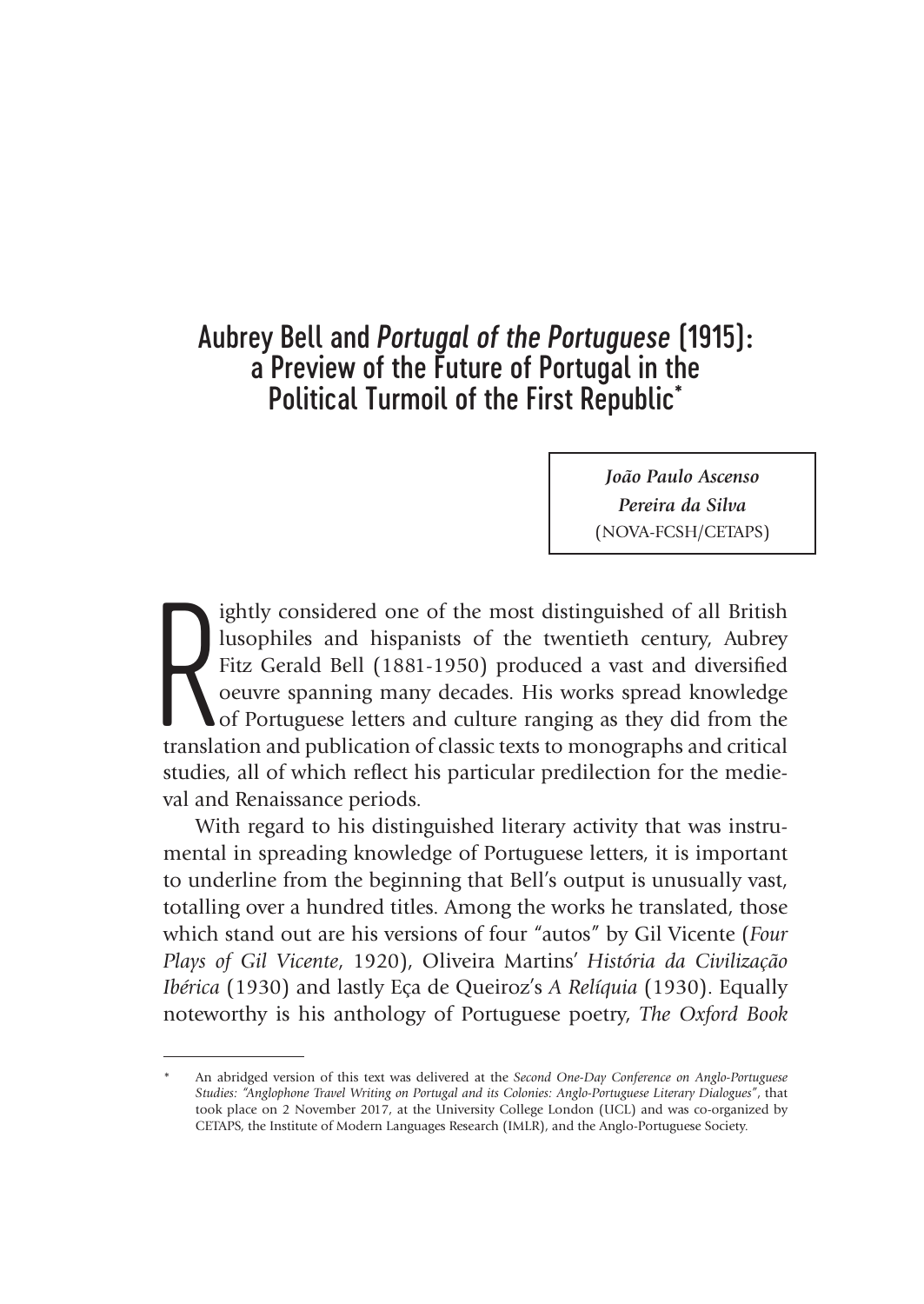*of Portuguese Verse, XIIth Century - XXth Century*, dating from 1925, which was a significant publishing success and re-edited in 1952 and again in 1962. In the 1920s, Aubrey Bell produced a series of monographs for the collection "Hispanic Notes and Monographs", published by the Hispanic Society of America, which aimed at spreading knowledge of the great figures of Portuguese literature. Among his monographs are texts devoted to Fernão Lopes, Gil Vicente, Luís de Camões, Diogo do Couto and Gaspar Correia. In his career as a lusophile, the publication of his *History of Portuguese Literature* (1922) was of particular importance. Although incomplete and already out of date at the time of publication, it was in fact the only history of Portuguese literature written in English in the whole of the twentieth century. (Rebelo 635, Vakil 50)

At the same time, Bell, who throughout his life voluntarily maintained a prudent distance from the academic community, wrote works on the life, character and culture of the Portuguese that reflect a profound knowledge of the country and its people. This was the fruit of decades of direct contact with the national reality (1911-1940), his numerous travels around mainland Portugal and, naturally, his own thorough research. In this particular context, the works that are worth highlighting are *In Portugal* (1912), a detailed description of the Portuguese nation which in a certain way comes close in its essence to travel literature, and *Portugal of the Portuguese* (1915), a mixture of travel guide and historiographical essay in which the author provides a detailed account of the Portuguese political panorama between the *Ultimatum* and the first years of the Republican regime. (Silva 233-236) This volume, part of the "Countries and Peoples Series" published by the London publisher Isaac Pitman & Sons, is the one that will be dealt with briefly in this essay. This work provides us with a direct testimony to a critical moment in our history when Portugal was plunged into the turmoil of constant political instability. It documents Portuguese life during the early phase of the republican regime, which was between 1910 and 1916. (Ramos 577- 603) In the work, the Lusophile Bell reflects extensively on the most important political events that occurred in the years following the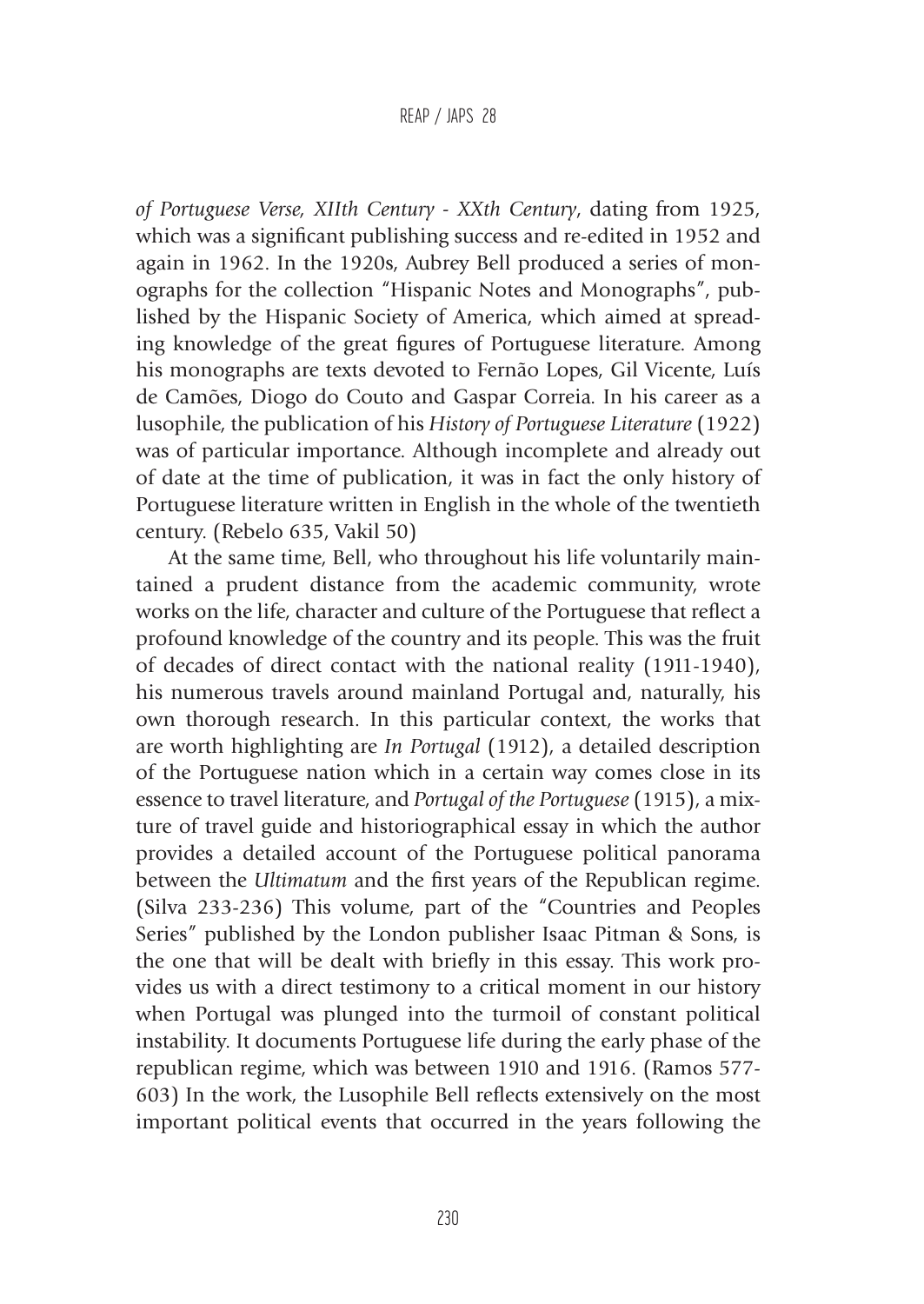establishment of the First Republic that preceded Portugal's entry into the First World War on the side of Great Britain and the Allies.

Repeated readings and a close examination of *Portugal of the Portuguese* lead us to see we are dealing with a work that is somewhat unbalanced in its conception and in the purpose behind its writing, and was perhaps written in stages over a relatively long period of time. This hypothesis springs from the fact that the topics of the first nine chapters make it seem in every way like a guide book aimed at potential British travellers since quite a detailed picture of a wide variety of aspects of the national reality are to be found there. (These include references to the temperament and character of the Portuguese people, statistical data of a demographic and economic nature, a description of the main urban centres and rural areas as well as references to geography, religion, history, ethnography and literature.) These chapters differ greatly in their essence and in their scope from the other five chapters (X-XIV) where an abrupt change of direction can be noted. Thus, from chapter X on, the author suddenly starts to provide a detailed account of Portuguese social and political life in the period between the *Ultimatum* and 1915. Besides its eminently historiographical nature, this could appear at first glance to be a "narrative" of a propaganda nature or an authentic anti-republican and counter-revolutionary manifesto, similar in every way to the pamphlets that proliferated in Great Britain in the period following the establishment of the republic and especially up until December 1917 when Sidónio Pais took power. The numerous texts of this type that appeared in England at that time included short monographs, pamphlets and newspaper articles through which various ultra-conservative and right-wing British personalities (Adeline Marie Russell, Duchess of Bedford,<sup>1</sup> Philip Gibbs,<sup>2</sup> E. M. Tenison,<sup>3</sup> the

<sup>1</sup> *Political Prisoners in Portugal*. Some Press Opinions and Letters, reprinted from *The Times* of April 5th, 1913, and the *Daily Mail* of April 7th. London: L. Upcott Gill & Son, Ltd., 1913.

<sup>2</sup> *The Tragedy of Portugal, as shown in the sufferings of the Portuguese political prisoners, royalists, republicans, socialists and syndicalists*. Introd. and notes E. M. Tenison. London: L. Upcott Gill & Son, Ltd., 1914.

<sup>3</sup> *Will England Save Portugal?: our hereditary obligations (1373-1914)*. London: L. Upcott Gill & Son, Ltd., 1914.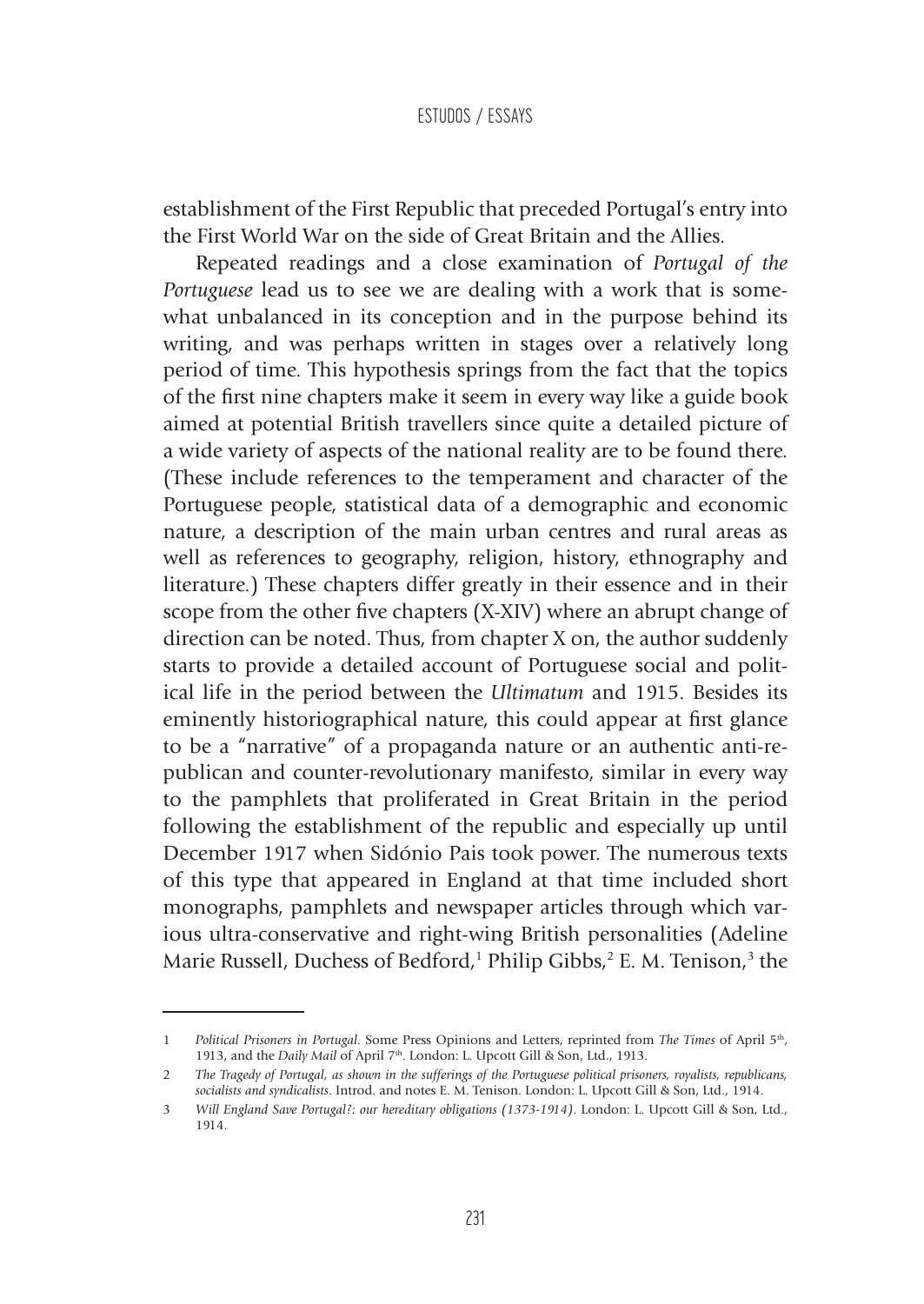Earl of Lytton<sup>4</sup> and A. G. Loraine<sup>5</sup>), who were all members of the British Protest Committee, an organization that allegedly fought for the liberation of Portuguese political prisoners, sought to condemn the Regicide and the political and religious persecutions instigated by the new regime.6 They called explicitly or implicitly for the restoration of the order prior to the 1910 Revolution and defended a return to the Monarchy. (Canaveira 309-319) By way of example, see the following passage from A. G. Loraine's pamphlet *Portugal and the Allies* in which he comments on Sidónio Pais' rise to power following the military coup of December 1917:

> Portugal has at last freed herself from the band of "White Ants and Carbonario conspirators which after murdering King Carlos and the most promising young Crown Prince Luís Filipe in 1908, seized control of affairs in 1910, and till December 1917 retained it in the teeth of the nation.

> The Revolution of December 1917 was not international or political, it was purely national. Its object was to dislodge the Professional politicians who had been bullying the Portuguese internally and discrediting Portugal abroad.

> The extraordinarily enthusiastic and spontaneous demonstrations which have greeted its author, President Sidónia Paes (*sic*), both in the North and South of Portugal, prove beyond doubt its national character and

<sup>4</sup> *The Portuguese Amnesty*. With some account of the British National Protest, compiled for the Committee by the Honorary Secretary; and a Verbatim Report of the Protest Meeting of February 6<sup>th</sup>, 1914. London: L. Upcott Gill & Son, Ltd., 1914.

<sup>5</sup> *Portugal and the Allies. A Message to Great Britain*. With a foreword by E. M. Tenison and a note on the treaties between England and Portugal. London and Aylesbury: Hazell, Watson & Viney, Ltd., 1918.

<sup>6</sup> On this particular subject see also Douglas Wheeler, *Republican Portugal. A Political History, 1910-1926*. Madison: The University of Wisconsin Press, 1978. 97-100:

During 1913 and into early 1914, severe pressures were put on the Costa government by a lurid British press and humanitarian campaign concerned with the political prisoners. Initiated by the critical writing of Aubrey Bell in the London *Morning Post* in 1911-12, the campaign reached a peak with the revelations of the duchess of Bedford in her articles in *The Times* (5 April 1913), and the *Daily Mail* (7 April), based on visits to Portuguese prisons, and with a memorable protest meeting on 22 April in London. At the meeting, even so sympathetic a friend as the African authority Sir Harry Johnston admitted in a speech: "All this is doing vast harm to the position of Portugal among European nations." Widely distributed books and pamphlets demanded an early amnesty. Prominent among these were booklets written by E. M. Tenison (which went into at least five editions) and by Philip Gibbs, the correspondent of the *Daily Chronicle*. (Wheeler 98)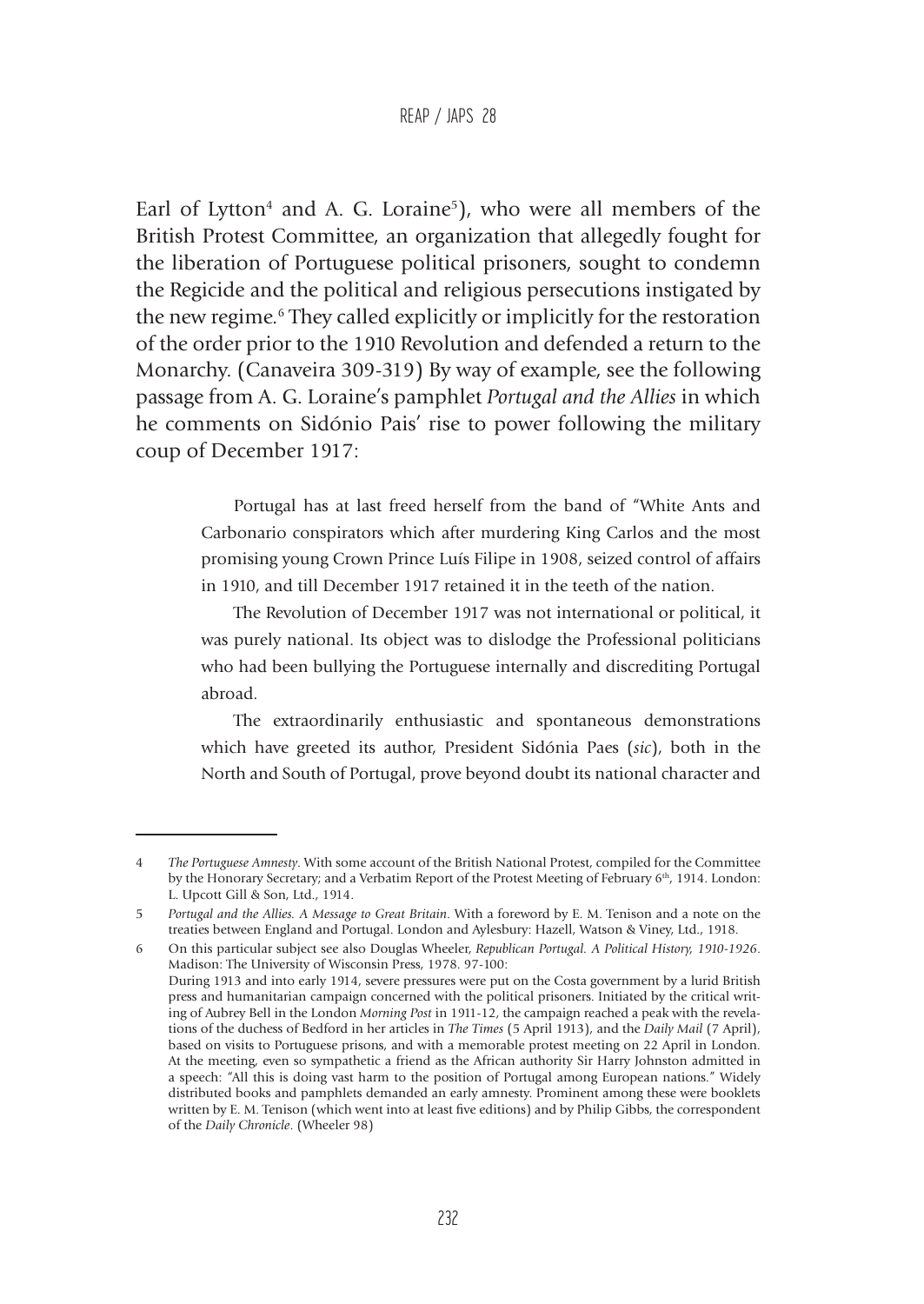relief of the Portuguese people on regaining their freedom. Nor is it likely that the Portuguese will dishonour the cheque thus drawn in Paes' name.

This revolution against revolution is, however, looked at askance not only by the "Democrats," but by some other Parties who had shown themselves willing to dance to the Democrats' piping – by those who found their profit fishing in troubled waters,– and by the Professional politicians in other countries. (...)

Even the foreign Radicals who supported the "Democrats" must have convinced themselves by now that the "Democrat" party in Portugal had nothing to do with true Democracy or with the interests of the Portuguese people. They represented demagogy in its acutest form. Their name "Democrat" covered a Carbonario reality, as their specious mark of "Constitutionalism" veiled an uncontrolled despotism. They were a small minority set on the neck of the Portuguese people; and their bombs and assassinations had raised such a clamour in Europe that the long-suffering Portuguese nation was obscured and forgotten.

The Carbonario-Democrats aimed at extirpating religion from Portugal, and reckless legislation also cut at the roots of agriculture, the great national industry. (Loraine 8-11)

The obvious difference in tone between the first nine chapters of *Portugal of the Portuguese* and the final sections of the work is also reflected in the strong ideological markers found in them. His reflections on the Portuguese history of this period reflect unequivocally his extremely conservative political orientation and ideological stance as well as his aversion to the republican regime. In the last five chapters of the book, Bell claims that his desire is to elucidate the British reader about the nature and character of the Portuguese people, for whom he shows a particular fascination, exempting them from any responsibility for the critical situation in which the country has been plunged and, conversely, laying all the blame on the more radical factions of republicanism (namely the *Partido Democrata* [the Democrat Party] and its leader Afonso Costa) and the *Carbonários*.

Bell reveals a certain curious affinity with the British authors mentioned above (among whom could probably be counted Catholics,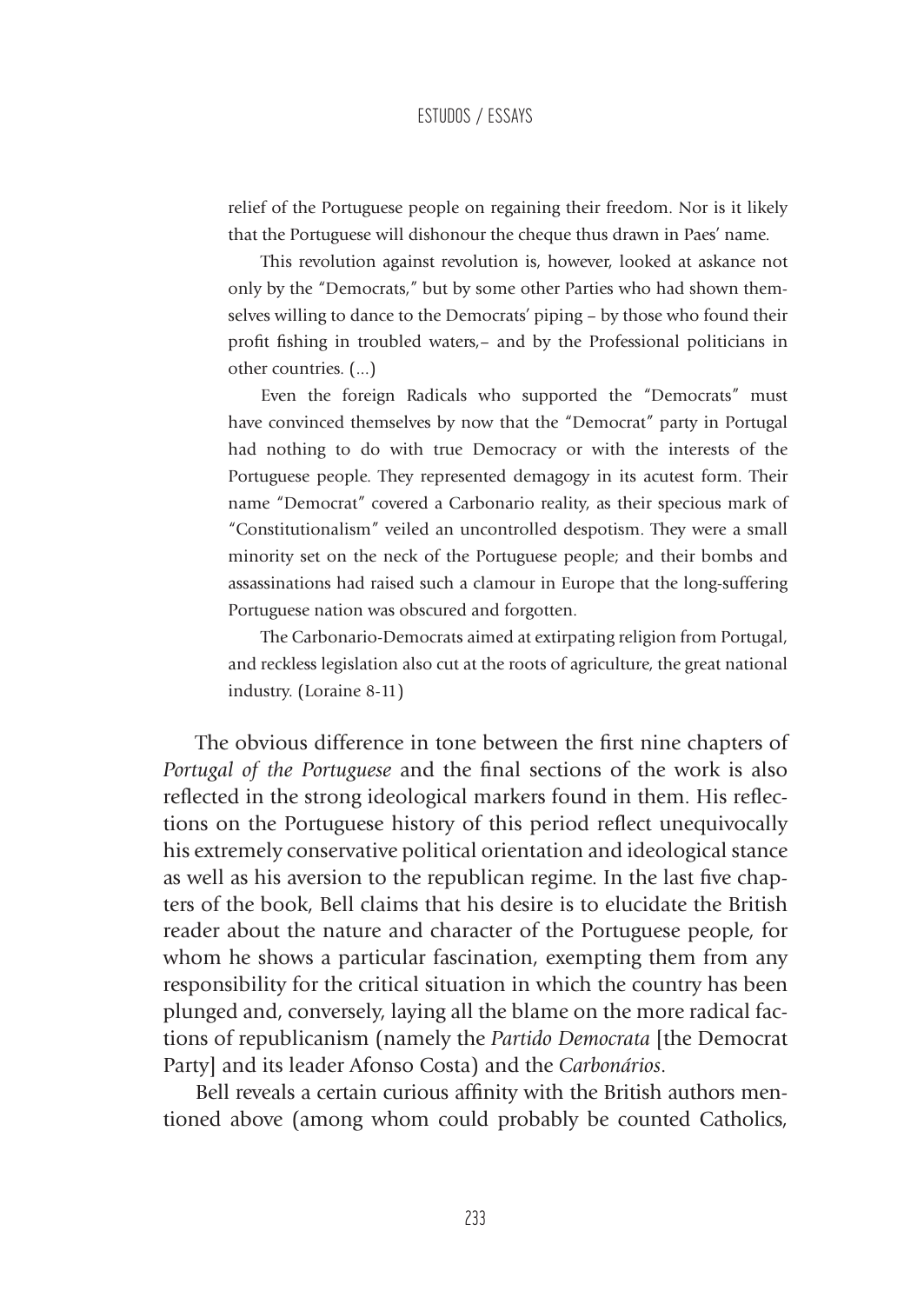members of the Conservative Party's right wing and the High Church faction of the Anglican Church), who commented on the national political situation at the time or even travelled to Portugal as part of a mission organised by the British Protest Committee whose purpose was to verify the conditions in which political prisoners were in fact being held. Nevertheless, he does not believe that the restoration of the Monarchy is the only solution for Portugal. In this respect, he shows he has, like his fellow-countrymen, a curious fascination for authoritarian statesmen, *caudillos* or dictators, like João Franco or General Pimenta de Castro, and in all probability welcomed Sidónio Pais' rise to power. (Silva 235-236) In line with this, the profoundly negative image of the First Republic that Bell transmitted to his British readers would seem to be in complete consonance with the feelings of the British conservative elite and the prevailing current of opinion in the English media of the time, which ever since the Regicide had described the Portuguese republicans as radicals, extremists and criminals (with the exception being *The Manchester Guardian*, a daily newspaper close to the liberal sector and the Labour Party<sup>7</sup>). Bell came to live in Portugal in 1911 and curiously during the first few years of his sojourn here held the post of correspondent for the influential London newspaper *The Morning Post*, known for its conservative positions and its anti-republican stance (but being equally in favour of the Braganza dynasty).<sup>8</sup> This fact together with the content of the chronicles he sent from Lisbon to the newspaper led the Portuguese authorities to arrest him and he was held for some time on a charge of engaging in subversive activity and complicity with the monarchist reactionary forces, later being kept under close surveillance. (Silva 229)

<sup>7</sup> Joaquim Vieira, *Mataram o Rei. O Regicídio na Imprensa Internacional*. Almoçageme: Pedra da Lua, 2006. 118, 129, 194.

<sup>8.</sup> *Apud* M. A. Buchanan. "Aubrey Fitz Gerald Bell." *Portugal and Brazil, An Introduction*. Eds. H. V. Livermore and W. J. Entwistle Oxford: At the Clarendon Press, 1970. 18. "Sometime about 1912, possibly because of this association with the *Morning Post*, he was accused of aiding and abetting Monarchical reaction and summarily imprisoned as a political offender. Characteristically he baited his goolers by refusing to pay for his meals and hunger-struck for twenty- -four hours, after which the police transferred him to a military barracks. There he was very well treated and had all the food he wanted. Indeed after the Commandant had allowed him to have some books sent in he settled down to a quiet period of study (...). He was eventually persuaded to leave prison by the personal intervention of Mr. (now Sir) Charles Wingfield, then a Secretary at Legation. (...)"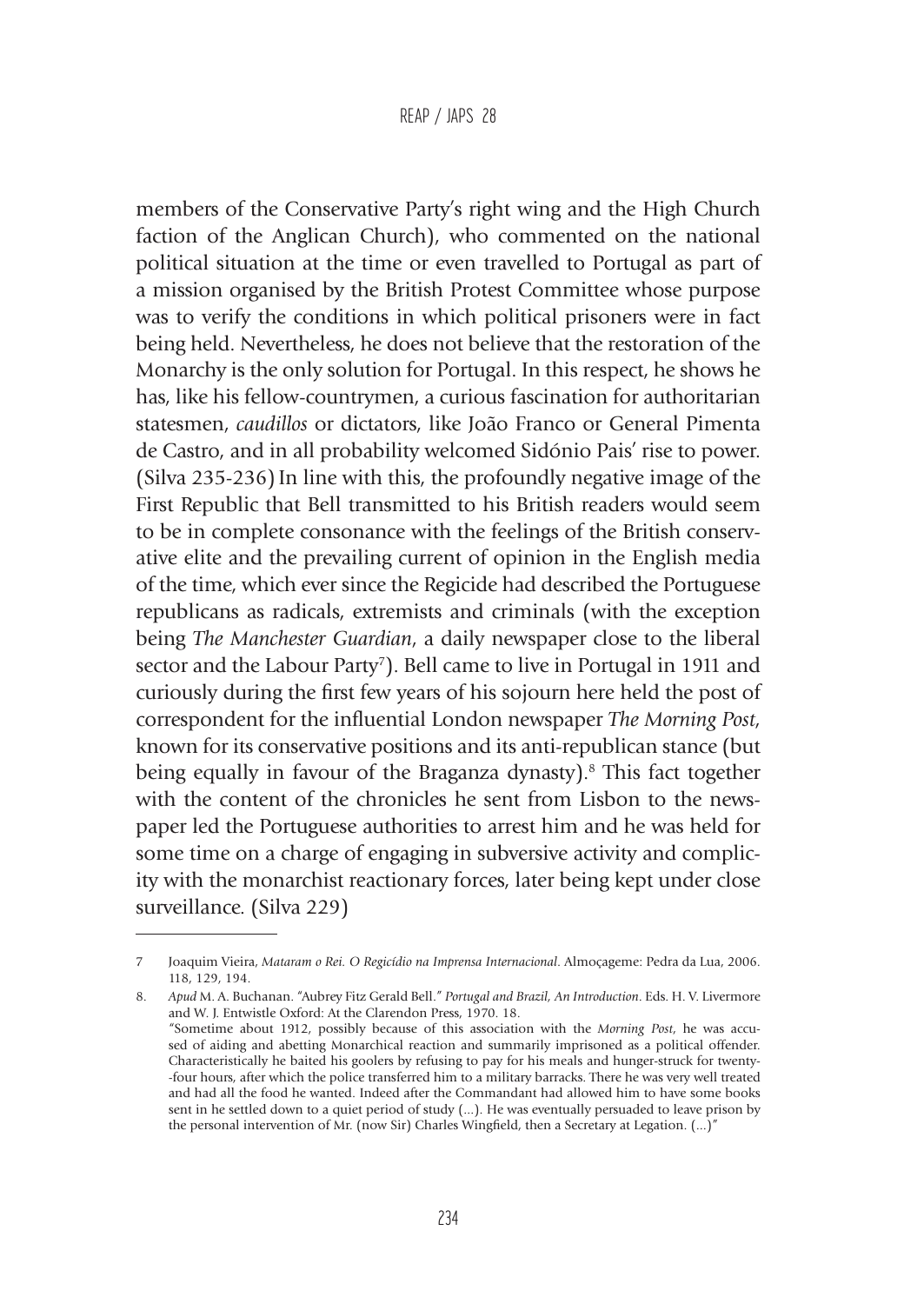Among the arguments Bell uses throughout this work are some obvious, flagrant and significant contradictions especially in relation to the comments made apropos the political future of the Portuguese nation. In this Lusophile's opinion, the chaos, political instability and endless fighting among the different political parties and factions did not start with the First Republic but had its origin in the "nefarious" rotativism that had marked national political life during the period of Liberalism and the constitutional monarchy. (Bell 173, 191-192) In this regard, Bell considers that the Republic inherited all the faults it had criticised the previous regime for having. He condemns the entire Portuguese political class who, for seventy-five years, had shown with their unbridled ambition for power a total incapacity to resolve the country's problems, governing corruptly and incompetently and ignoring the real interests of the population. (Bell 173-175, 196-198, 243-244)

Thus, the failings attributed to the new political class that grew out of the revolution of 5<sup>th</sup> October 1910 are, in his view, precisely the same as those that had weakened Liberalism's governing elite. According to Bell, in the final days of the Monarchy there was a manifest falling out of the two majority political parties who alternated in power (*Regenerador* and *Progressista*) and there were successive schisms and dissidences within those parties giving rise to a multiplicity of political factions, all imbued with their own egoistic purposes and incapable of reaching any consensus. (Bell 183-188) It is a noticeably similar picture to that which Aubrey Bell had encountered on his arrival in Portugal shortly after the Republic had been proclaimed, more precisely at the moment when the *Partido Republicano Português* (PRP) [Portuguese Republican Party], the hegemonic political formation that had been at the origin of the revolution, split into different factions – the *Partido Democrata* [Democrat Party] led by Afonso Costa on the left wing of the political spectrum, the *Evolucionistas* [Evolutionists] of António José de Almeida, the *Unionistas* [Unionists], headed by Manuel Brito Camacho, and the *Independentes* [Independents] of Machado dos Santos (the latter representing more moderate currents within the scope of republican thinking). Besides these four parties, smaller groups co-existed on the Portuguese political scene such as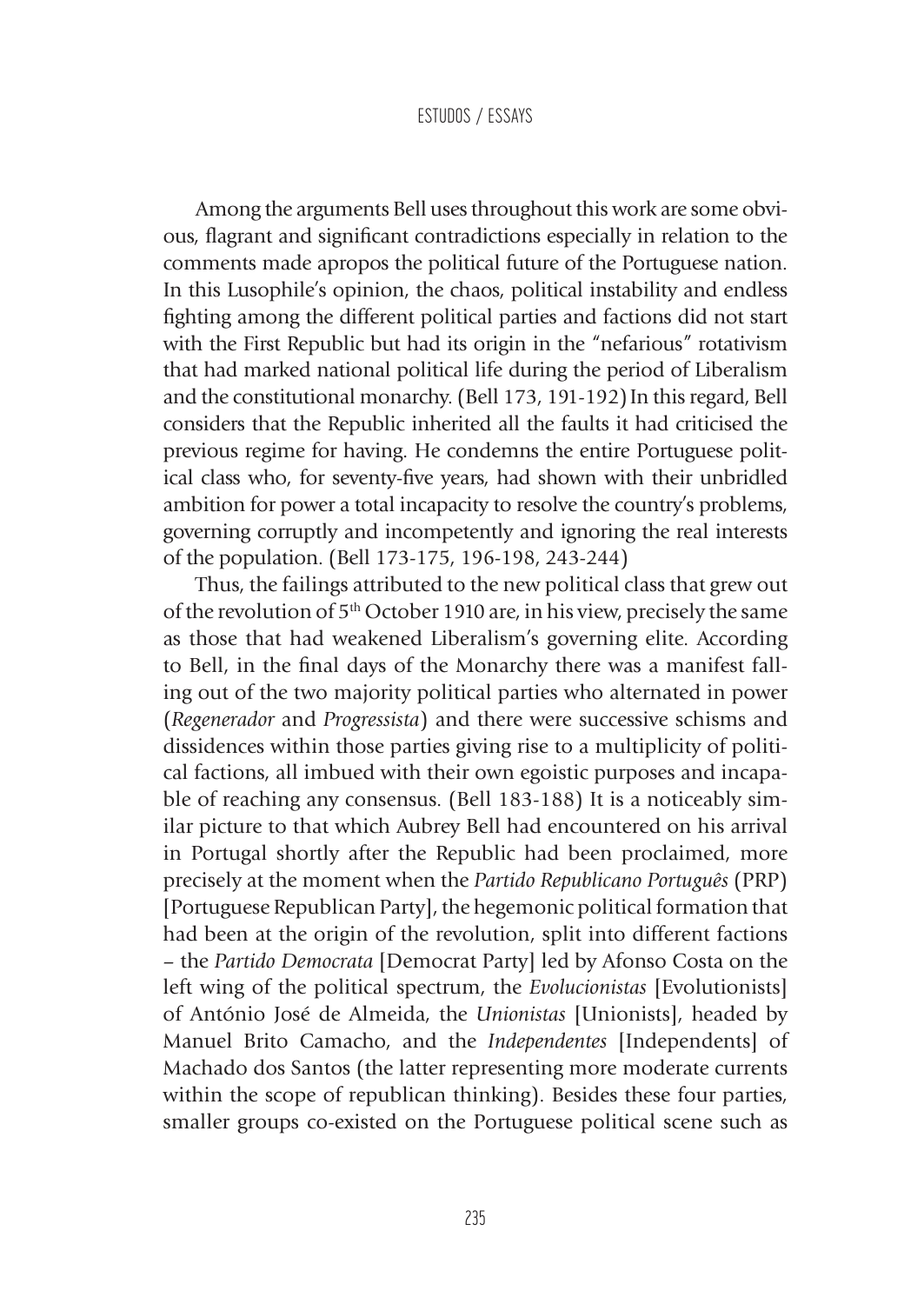the *Radicais* [Radicals], the *Sindicalistas* [Syndicalists]*,* the *Socialistas* [Socialists] and the different monarchist factions (the *Manuelistas* [Manuelists] and the *Miguelistas* [Miguelists]). However, the overwhelming majority of the parties existing at that time did not have, in his opinion, much support on a national level (with their sphere of influence being in some cases limited to the large population centres) and were far from corresponding to the genuine aspirations of the Portuguese people in terms of their programmes (Leal 287-338):

> Each political group counts as many real adherents as may fit into a not very large hall, and each politician who takes office is the target at which all the other political groups aim the shafts of their ridicule. (...) The parties are in fact small personal groups collecting round any politician of intelligence or energy, or who knows the political ropes and the art of placing or promising to place his friends, and as a consequence they are too much inclined to give prominence to small personal questions and storms in the Lisbon teacup. (...) These groups bicker with all the venom of personal hatred amid the most profound indifference of the country. (Bell 168-170)

In Bell's opinion, the great drama of the First Republic lies in the fact that the new ruling class represented only the interests of a minority – the urban middle class and an elite made up primarily of academics, self-employed professionals and military officers. In addition, it was mainly the capital that had been the stage for the revolutionary successes of the 5<sup>th</sup> October Revolution, with the political changes only reaching the rest of the country by decree. Thus, from the very beginning of the whole process, the provinces had only assisted passively at the change of regime and the political transformations this brought. Only echoes of these reached them without their having played any decisive or active role in them:

> At eleven o'clock on the morning of the 5th of October the Republic was formally proclaimed at Lisbon, and Dr. Teophilo Braga installed as President of the Provisional Government. The provinces followed suit without a murmur. "If Lisbon turns Turk to-morrow," Eça de Queiroz had written,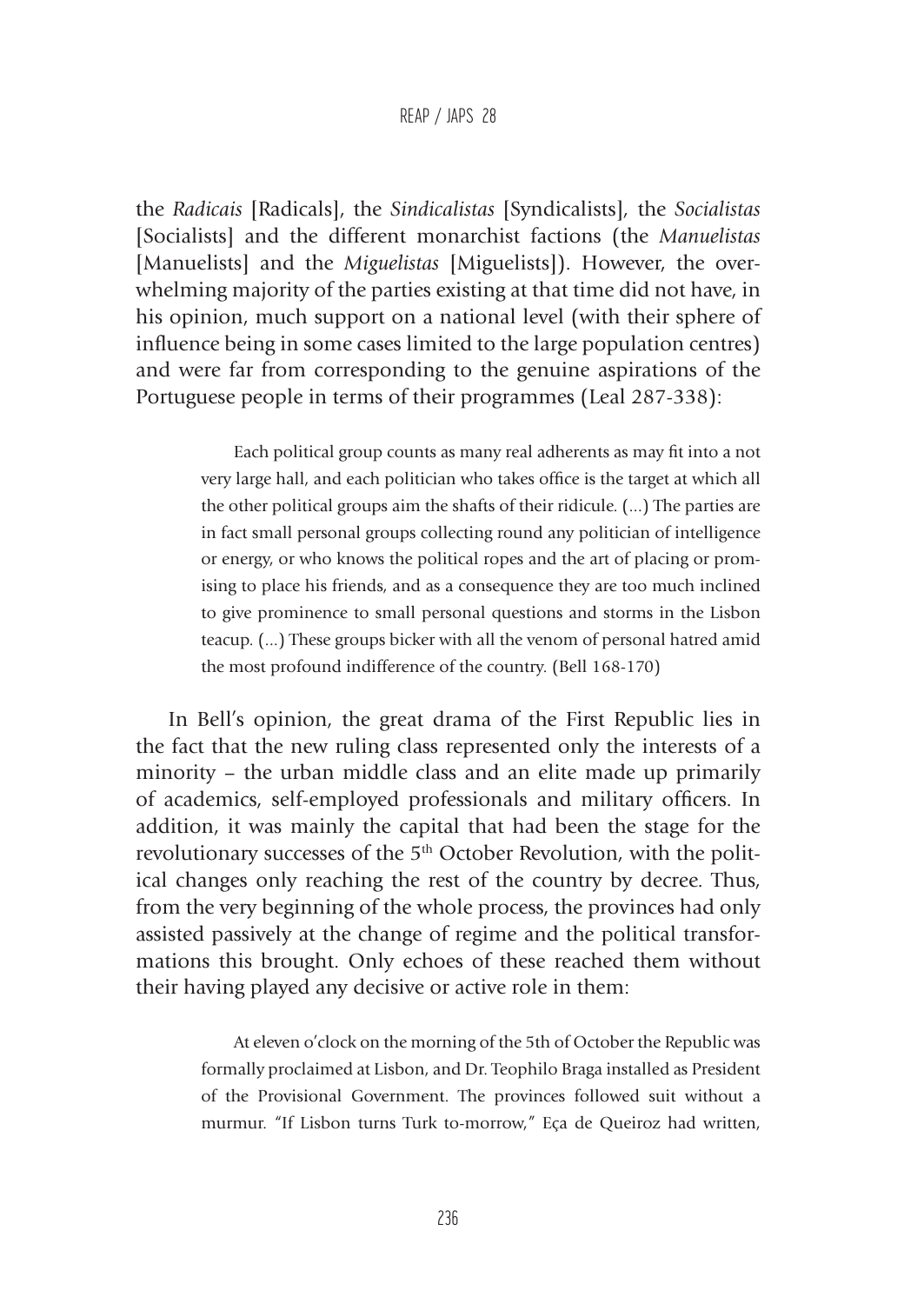"all Portugal will wear the turban." Lisbon had now turned Turk, and the three other towns of Portugal, Oporto, almost exclusively Royalist, conservative Coimbra and clerical Braga, proceeded to don the turban. The rest of the country docilely did as it was bidden, and its ignorance was as much affected by the recent change from Monarchy to Republic as it had been by recent changes of Ministry. (...) The field lay open to the Republicans – professors who dreamed that they would soon see their doctrines become realities, professional politicians, who had waited long for their turn, *Carbonarios* who had been skilfully trained as spies. (...) Had the revolution been a proof that the Portuguese nation was alive, it might have been welcomed at whatever cost, but unfortunately it was the outcome of the nation's apathy, which gave a free hand to a comparatively small body of politicians with foreign ideas. (Bell 195-197)

Bell also underlines the fact that the republican regime was not a true representative democracy since universal suffrage was not envisaged by the Constitution. Only literate males (the majority of whom lived in the cities) had the right to vote and participate in civic life. This meant that only 15% to 20% of Portugal's population, around six million at the time, could take part in elections, a fact that Bell alludes to at one point in the text:

> It must be remembered that there are but a million and a half Portuguese who can read and write, and that the Republic has disfranchised the remaining 4,500,000. But even of the 1,500,000 the majority take no active part in politics. (Bell 169)

The statistics put forward by Bell are fully confirmed by the majority of contemporary historians who have addressed this period of our history. On this subject, Rui Ramos says in *História de Portugal*:

> The electoral law of 14 March 1911 for the Constituent Assembly maintained restricted suffrage, the majority system and the large plurinominal circles of liberal "rotativism". (…) In parliament on 12 June, Afonso Costa, then head of the government, proclaimed that "individuals who do not have clear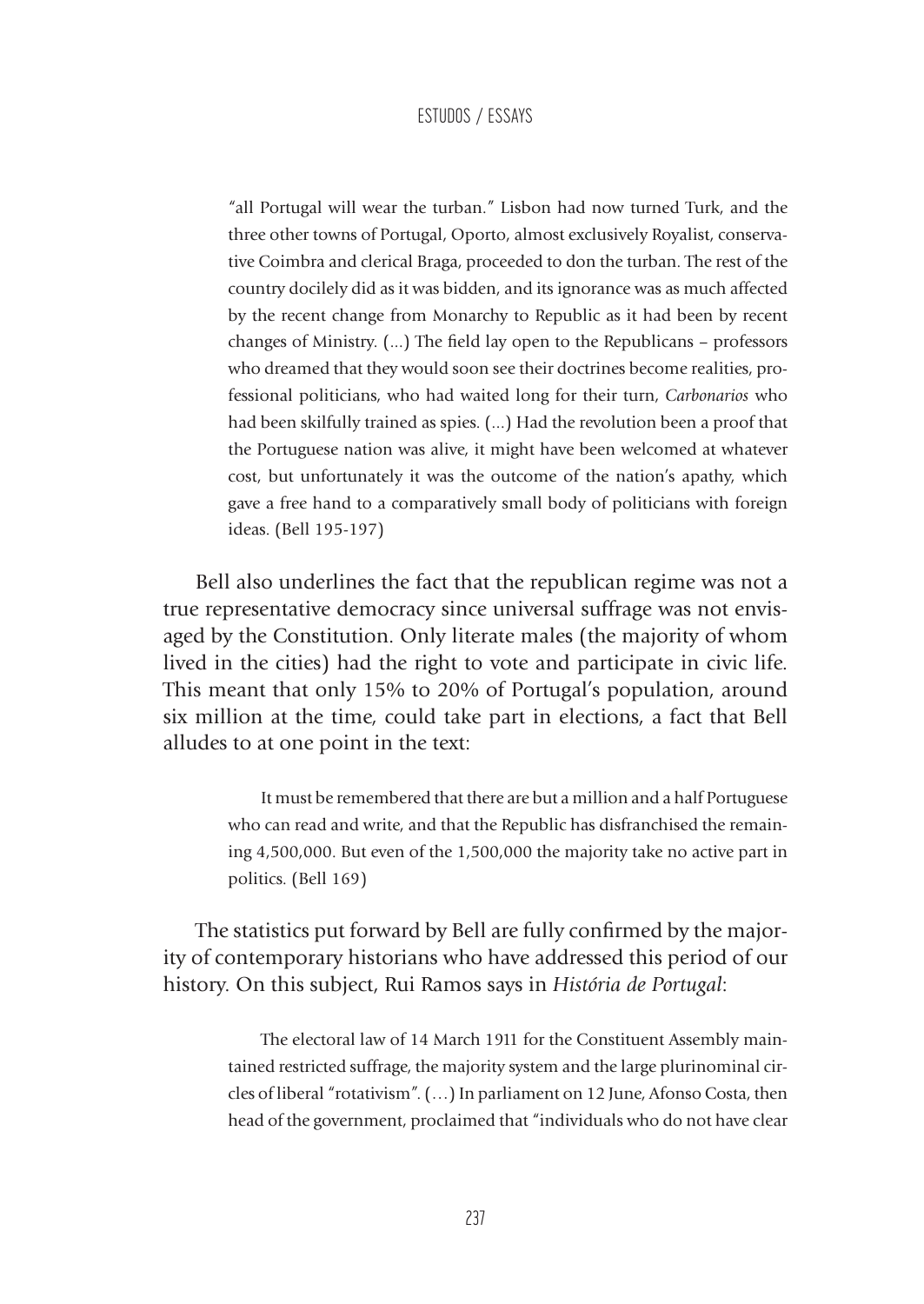and accurate ideas about anything, nor about any person, should not go to the urns so that it cannot be said that the republic was confirmed by sheep." The number of people registered fell 53%, from 846 801 to 397 038, the lowest proportion since 1860. The writer António Sérgio noted "the fact unique in history" of "a republic which restricts the vote compared to the monarchy which it overthrew in the name of democratic principles!" Not only did the electorate decrease: it was sociologically reconstructed in favour of urban centres and those working in the services sector. (…) All these restrictions allowed the republican governments to win elections by mobilizing about 150 000 votes, which was not difficult with the State machine.<sup>9</sup> (Ramos 588-589)10

Among the Anglo-Saxon historians Douglas Wheeler also comments briefly on the same subject, in the volume entitled *Republican Portugal. A Political History 1910-1926*:

> The majority of assembly delegates owed their May 1911 election victories to a combination of election-rigging by the PRP Directorate, abstention by numbers of independent and liberal monarchists, and a restricted suffrage which eliminated large numbers of illiterate voters (the Electoral Law of 1911). Fear of monarchist counteraction in the elections had prompted the delay in holding them (…) moreover, the Republican leaders, as some later admitted, distrusted the provincial (potential) electorate, and arranged the list of candidates in order to assure a complete PRP victory. (…)

<sup>9</sup> "A lei eleitoral de 14 de Março de 1911 para a Assembleia Constituinte conservou o sufrágio restrito, o sistema maioritário e os grandes círculos plurinominais do "rotativismo" liberal. (...) No parlamento, a 12 de Junho, Afonso Costa, então chefe do governo, proclamara que "indivíduos que não têm ideias nítidas e exactas de coisa nenhuma, nem de nenhuma pessoa, não devem ir à urna, para não se dizer que foi com carneiros que confirmámos a república." O número de recenseados desceu 53%, de 846 801 para 397 038 – a mais baixa proporção desde 1860. O escritor António Sérgio notou "o facto único na História" de "uma república que restringe o voto em relação à monarquia que deitou abaixo em nome de princípios democráticos!". O eleitorado não diminuiu apenas: foi sociologicamente reconstruído a favor dos centros urbanos e dos empregados no sector dos serviços. (...) Todas estas restrições permitiram aos governos republicanos ganharem eleições mobilizando cerca de 150 000 votos, o que com a máquina do Estado não era difícil." (Ramos 588-589)

<sup>10</sup> The following two authors have commented along the same lines but using a more moderate tone and more clearly favourable to the republican regime: A. H. de Oliveira Marques, *Ensaios de História da I República Portuguesa*. Lisboa: Livros Horizonte, 1988. 51-52; and João B. Serra, "A Evolução Política (1910-1917). *História da Primeira República Portuguesa*. Eds. Fernando Rosas e Maria Fernanda Rollo. Lisboa: Tinta-da-China, 2009. 100.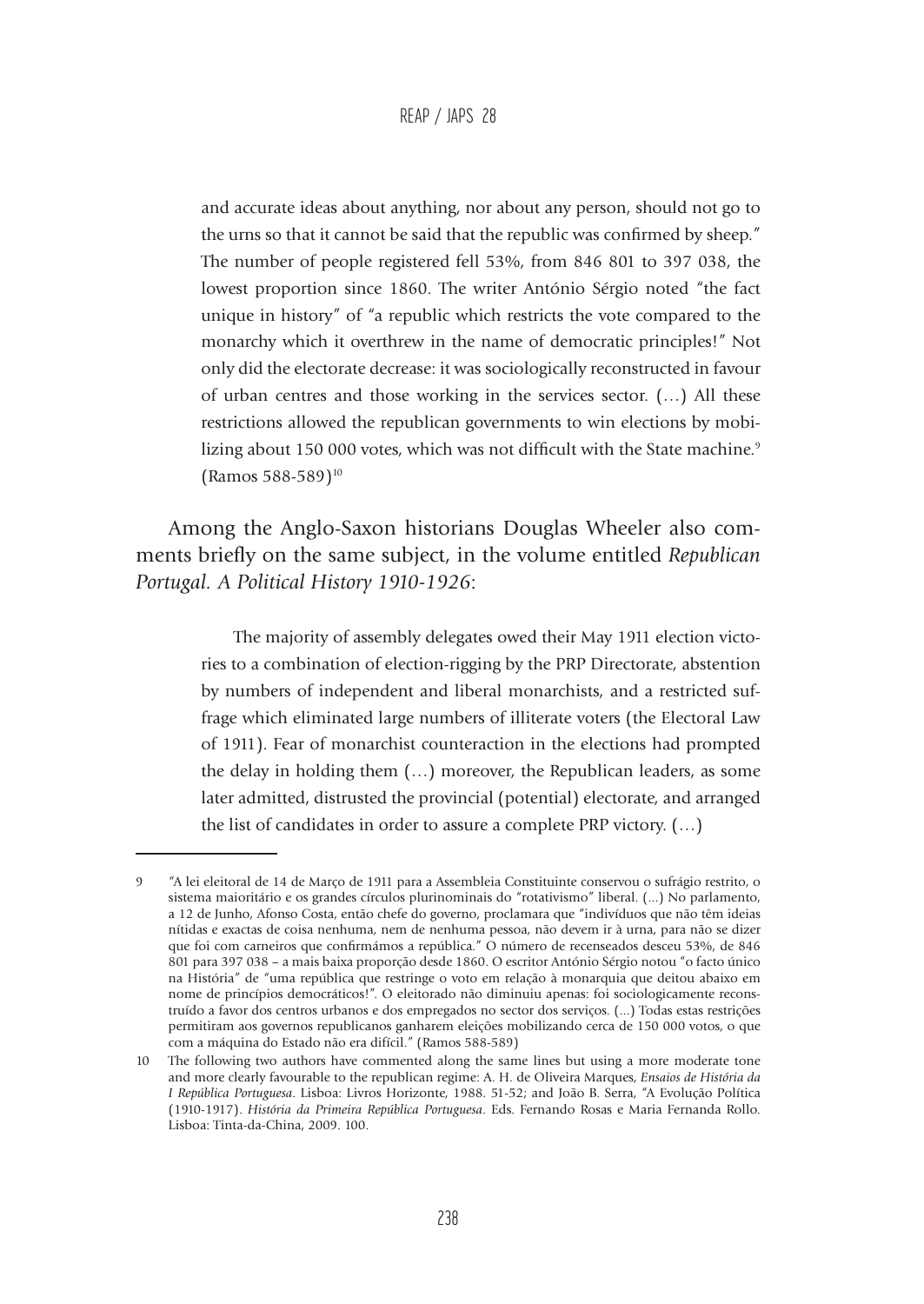This law required voters to be literate, male and twenty-one or over, thus excluding women from the suffrage. Also excluded were all soldiers and sailors on active duty. All armed-forces personnel, except those on leave, were deprived of eligibility for the Congress, and all military personnel were made ineligible for the civil service. (Wheeler 78, 96)

Consequently, the overwhelming majority of the conservative, Catholic population favourable to the Monarchy and who were concentrated in the rural areas found themselves prevented from freely expressing their views and making their position known. Such a fact could not but help cause Bell to feel greatly perturbed although, taking into account his own ideological position, he himself would have had difficulty in accepting the adoption of universal suffrage in his own country of origin.

We do, however, find ourselves agreeing with Bell when he says that the noticeable divorce between the institutions of power and the vast majority of the population as well as the poor representativity of the legislative power contributed decisively to the republican regime's isolation and to the drastic reduction in its social support base, inevitably leading to the indifference of the Portuguese people. Something similar had happened with the political parties that came into being after the establishment of the Republic; acceptance of them was notoriously weak and limited to the middle class and to the highly politicized urban elite. (Bell 168-170)

Nevertheless, in Aubrey Bell's opinion, Portugal was still not ready to adopt a political system similar to Britain's and he was utterly convinced that the Portuguese people found themselves at the beginning of the twentieth century unprepared to live in a democracy. He therefore envisages the dissolution of the republican regime and suggests it be replaced by a "strong" government capable of uniting the Portuguese. Any eventual refounding of national political institutions in a democratic form and similar in every way to the model that had been in force in Great Britain for so long with two parties alternating in power would be impossible and undesirable in Portugal at that time. He leads us to understand that such an objective could only be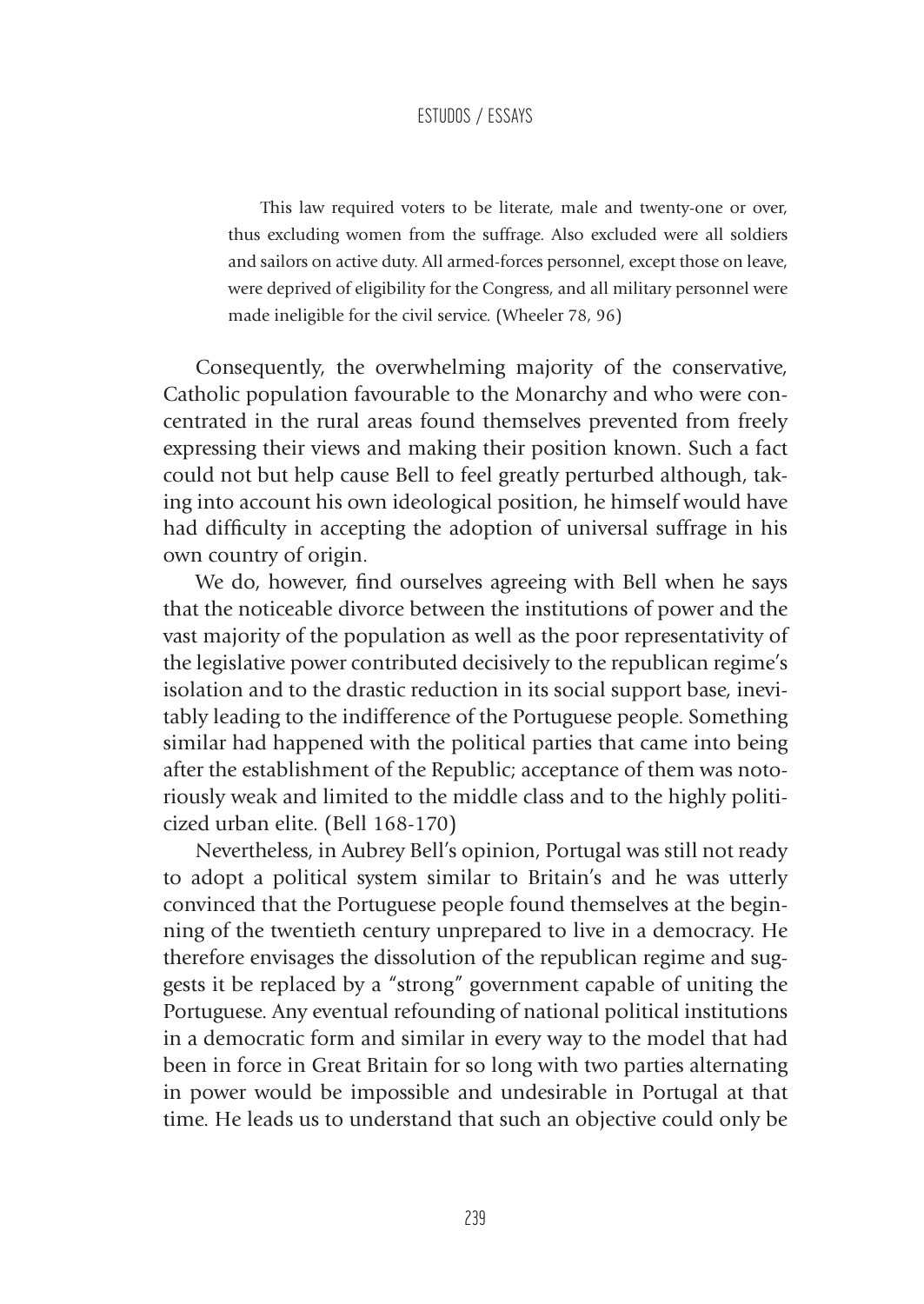attained in the still distant future when the majority of the population were fully literate and duly politicized and a real transformation had taken place at the level of education:

> A Liberal and a Conservative Government succeeding one another at long intervals, and really making some effort to interest the people and base their authority in the will of the people, must be the aim of Portuguese politics for the present. Then in a century or two, when education has become general and communications have improved, it will be discovered that Portugal is an excellent country for government by referendum.

> But for the present the Lisbon politicians continue to pipe to the country, and the country refuses to dance to their piping. (Bell 176)

In this precise respect, Bell's argumentation becomes clearly contradictory. If on one hand he condemns Portugal for importing foreign political, constitutional and ideological models (citing in relation to this the example of the 1826 Constitutional Charter, considered a mere copy of the British constitutional system) and condemns outright the "nefarious" rotativism, (Bell 173, 191-192) he then ends up advocating as a future, albeit distant, solution for Portugal the political model that was in effect in the United Kingdom, with the founding of new political parties similar in every respect to the English ones. (Bell 176)

However (as he lets us understand in the final chapter of *Portugal of the Portuguese,* entitled "Portugal and the Future"), for the immediate moment, Bell sees the abolition of political parties as the only effective solution for the chronic problems that Portugal was suffering, followed by the establishment of an autocratic system of government (which could equally well be monarchic or republican, leaving all possible options open) made up of true patriots whose main objective would be to promote the well-being of the population:

> Yet it becomes increasingly evident that the only problem for all Portuguese who love their country is the rooting out of that kind of party politics which has infested and ruined the country for three-quarters of a century.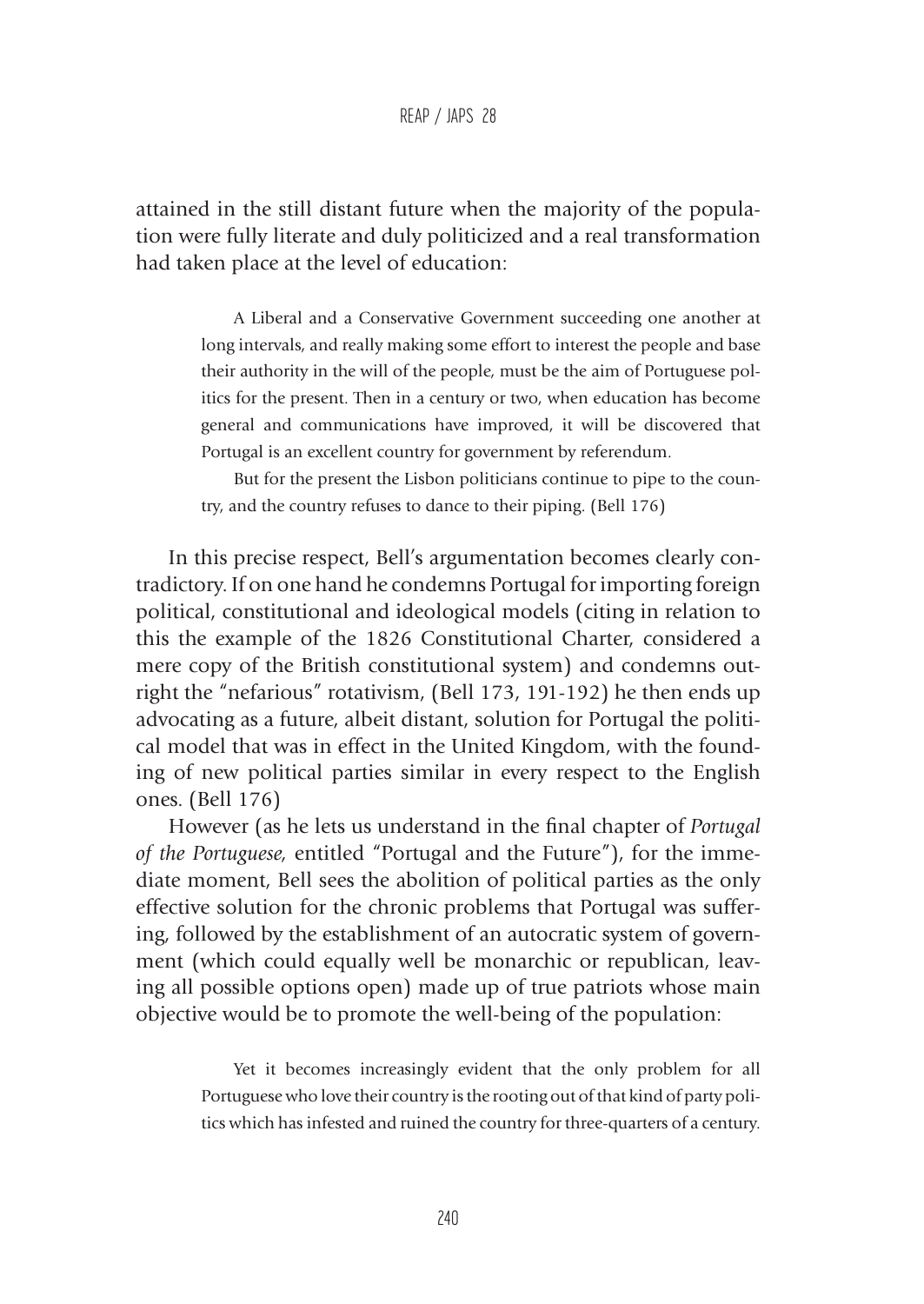The remedy is for all such true patriots to club together and found a party and a Press which will have nothing to say to clericalism and anti-clericalism and other such questions, never for a moment discuss them – what have they to do with the government of a State? – will not concern itself with personal ambitions, merely looking upon the State as a public department of police and civil servants, implying hard work, and pay far less than would be earned by men of similar intelligence devoted to industry. (...)

These real patriots would be so undignified politicians that they would not in their speeches mention a single "ism," but they would tell the people what one village had gained in health by a good sanitation, what another had gained in wealth by having roads well built and well repaired. They would not inveigh against the Capitalist or the Conservative or the Anarchist, but they would attack and, if possible, bring to book those who palm off on the people sandals made of blotting paper and bread made of sawdust. In a word, they would be concerned with the concrete, leaving abstract problems for philosophers of the study. And since most other parties are engaged in importing high-sounding programmes from abroad, this new party might well call itself the Portuguese Party, and its newspaper the Portuguese People. (Bell 243-244)

On the whole, the work we are analysing here reveals a clear contempt for the Portuguese people's legitimate aspirations to democracy, belittling the people and denying them the opportunity to prosper in freedom at that particular time. Aubrey Bell's arrogant, ethnocentric attitude, linked to his extreme and notorious conservatism, would lead the more uninformed British reader to the conclusion that democracy was an unsatisfactory system for the vast majority of nations. It was the privilege of a small number of countries that had reached a certain level of social and economic development, but difficult to adapt to the reality, character and traditions of less advanced nations such as Portugal.

The comments Bell makes not only about the domestic Portuguese situation but also about the relations between Portugal and Great Britain in a chapter that is, incidentally, wholly devoted to the centuries-old friendship linking the two nations reflect, albeit implicitly, the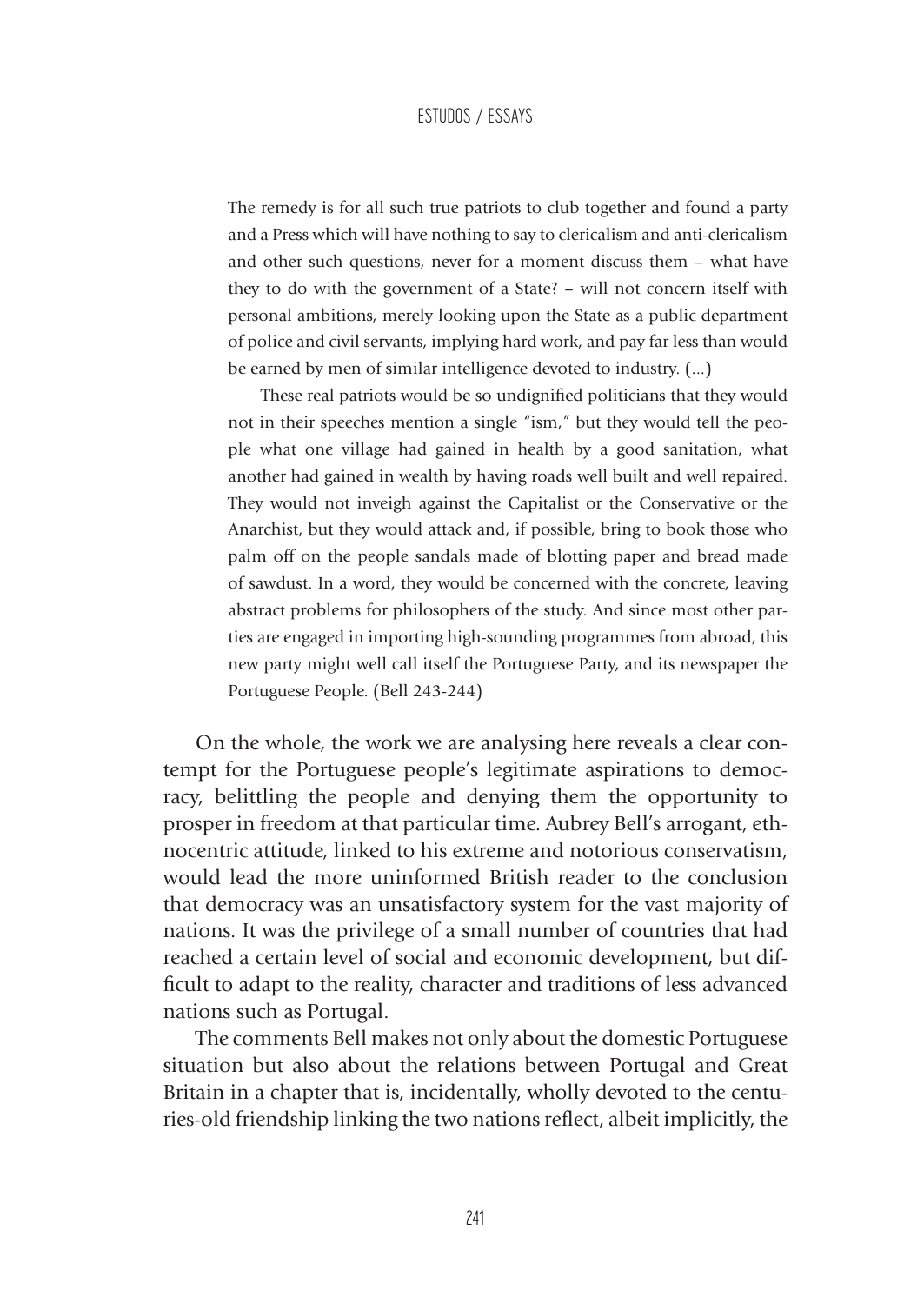growing apprehension and anxiety he felt at a critical moment when the world was plunged into its first conflict on a global scale and the future of Europe and naturally Great Britain was at stake. (Bell 216- 220, 227-228) Aubrey Bell thus ends, although indirectly, by attributing an important role to Portugal and the Anglo-Portuguese Alliance in the complex context of the European and world geostrategic chess game. Thus, in the chapter entitled "Great Britain and Portugal", (Bell 216-228) the author warns the British reader of the decisive nature of the Alliance, especially in regard to the defence and strengthening of Portuguese colonial interests, alleging that the efficient exploitation and management of the resources of the vast Portuguese overseas territories would suit the plans of the United Kingdom by forming a natural obstacle to Germany's expansionist ambitions in Southern Africa. Although Portugal was a small nation and a much smaller colonial power than Great Britain, France or Holland, Aubrey Bell still asserts that it is in England's best interests to keep the Old Alliance alive and to keep Portugal within the British sphere of influence. This period of uncertainty and political indecision in which Portugal found herself immersed seems to make Bell feel very concerned as perhaps he feared that if the conflict developed in Germany's favour, then this might overturn the current balance of power and eliminate once and for all British hegemony in the Iberian Peninsula and in Africa.

Knowing the domestic Portuguese situation as well as he did, Bell would certainly have been aware of the existence of Germanophile factions among both the republicans and the monarchists as well of a pacifist current against Portugal's intervention in the First World War. The possible neutrality of Portugal or its hypothetical alignment with the German Empire would certainly have had the gravest implications for the outcome of the conflict, a fact that would have increased his fear for the future of Great Britain and Europe. It should also be mentioned that in one of the book's early chapters Bell alludes to an increase in commercial trade between Portugal and Germany, subsequently making some interesting observations about this. The author of *Portugal of the Portuguese* does not forego levelling serious accusations at some republican sectors for their open and traditional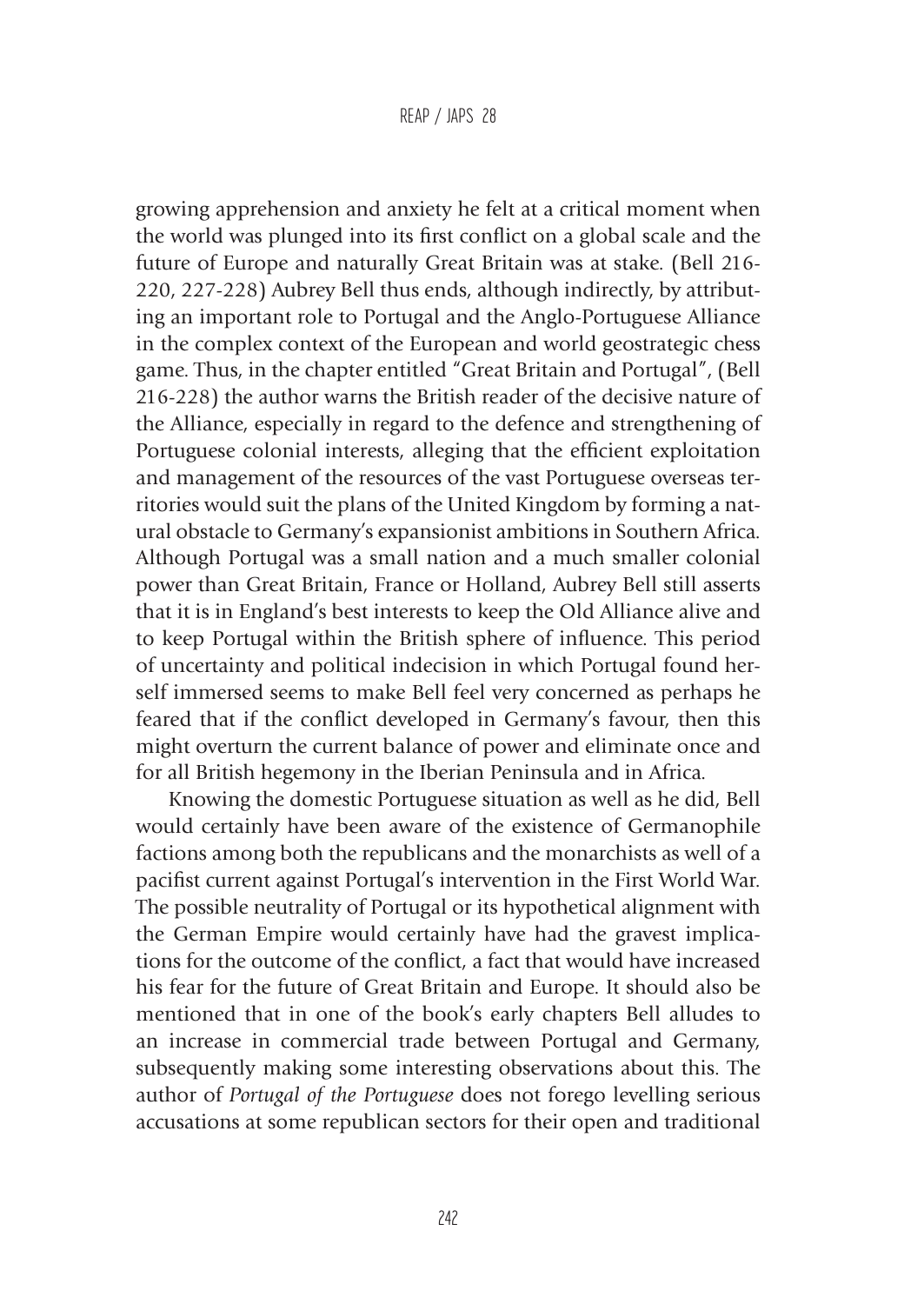resentment towards Great Britain and her imperial policy, denouncing at one and the same time the ambiguity of their stance towards the Alliance and the way in which they openly favour a rapprochement between Portugal and Germany:

> The Republicans after the Revolution were obliged to modify their attitude, but it would have been wiser had they frankly accepted the British Alliance, frankly without *arrière-pensée*, instead of exerting themselves to stand well with Great Britain officially while at the same time indulging in petty slights and insinuations, and doing their utmost to encourage German at the expense of British trade in Portugal. German exports to Portugal before the War, although they had not yet equalled the British, were gaining ground very rapidly (*avance à pas de géants*, said M. Marvaud). (...) It was certainly significant and, partly, the natural outcome of the commercial treaty of 1908, that the Lisbon shopkeepers, the most devoted of the Republic's supporters, filled their shops as never before with German wares. Germany methodically set herself to undermine the British Alliance by peaceful penetration. She offered Portuguese tradesmen cheaper (if less lasting) goods than did Great Britain, and made great reductions for large orders, and generally studied and consulted the needs and the character of her Portuguese customers. Her advances were so well received as to give a misleading impression. A German observer, Dr. Gustav Dierks, for instance, writing in 1911, guilelessly remarked that Germans were perhaps of all foreigners the most agreeable to the Portuguese at the present time, "because they have nothing to fear from them, and have learnt to know them as pleasant business men, whose aim is not the systematic exploitation of Portugal." (Bell 219-220)

Equally curious is the wise and prudent way in which the author talks about the Alliance. He avoids any allusion to the very tense moments between the two allied nations (namely the Berlin Conference and the *Ultimatum*) and ends the long history of Anglo-Portuguese relations at the period of the Peninsular War. In this way, Bell omits details that would certainly compromise the flawless image of the faithful ally that he seeks at all costs to convey of the United Kingdom. He also avoids confessing to his readers that Great Britain maintained her secret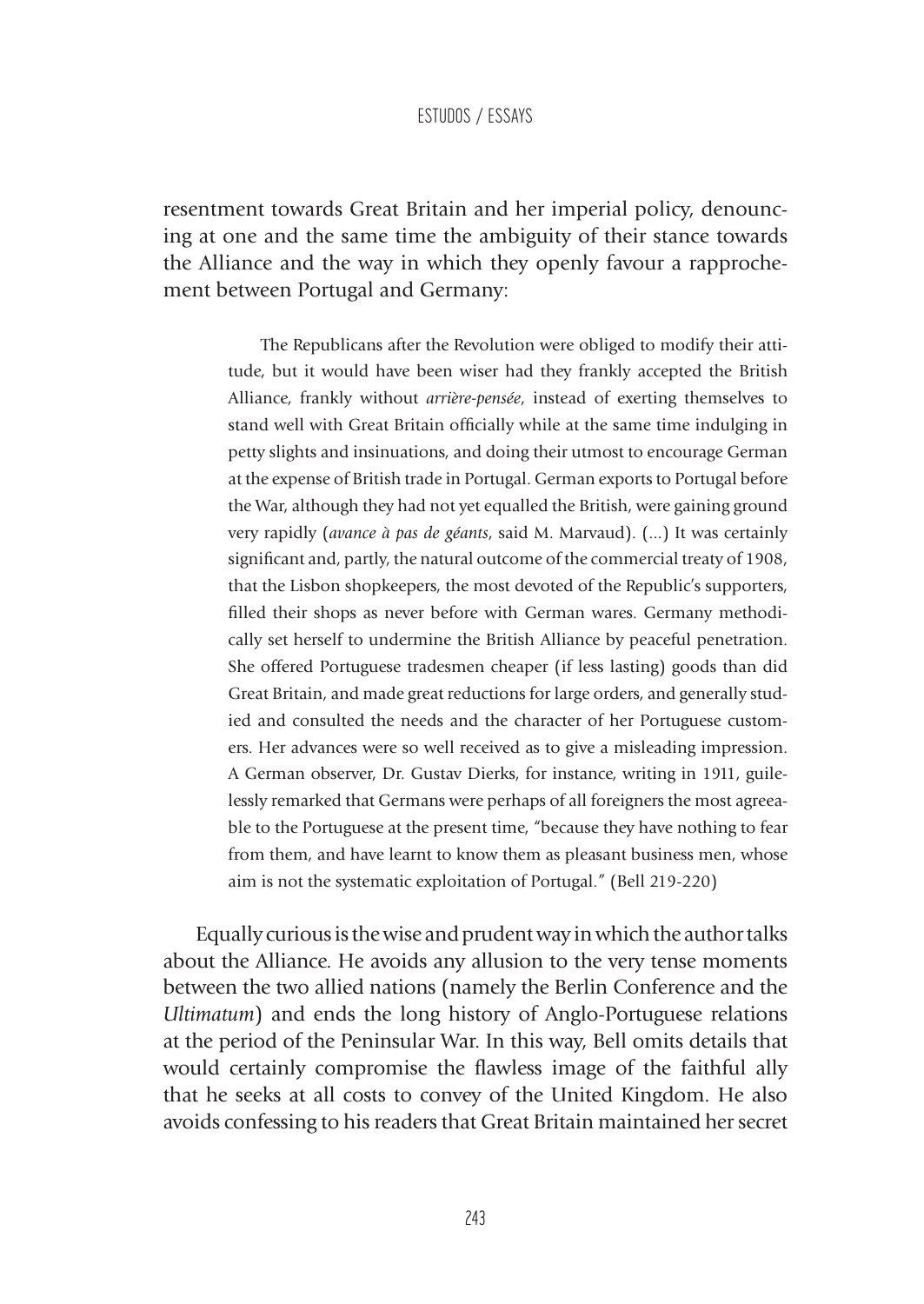ambition to expand her colonial domain to the Portuguese overseas territories. This was fully confirmed by the Anglo-German agreement to share these territories signed by the two potential rivals in 1913, already well into the twentieth century. (Martínez 123-132)

Bell curiously makes use of the passage where he provides a summary description of the Portuguese colonies (233-238) to allude to the extremely high cost these represent to the public treasury at a time of deep economic crisis. In his opinion, they were rich territories with huge potential but the metropole did not know how to colonise or develop them, and Portugal gained no benefit $11$  from them since her economy had a huge deficit. Here Bell suggests, as an eventual solution to balance the public finances and the most effective way for the country to pay off its external debt, that some of its less lucrative territories (Portuguese Guinea, Macau and Timor) be sold. (Bell 234-235, 237-238) On the other hand, though, he suggests the Portuguese government should focus its attention and its efforts on the development of Angola and Mozambique, territories adjacent to the British colonies of Rhodesia and South Africa and also to the German possessions of Namibia and Tanganyika. However, he does suggest that a hypothetical Portuguese withdrawal from some colonies would immediately be taken advantage of by other European powers interested in expanding their spheres of political and economic influence, mentioning in this regard both Germany and Belgium but deliberately omitting reference to Great Britain:

> [M]uch as Portugal may dislike the British alliance, "it is that which suits Portugal more than any other," since Great Britain is the only power which can effectively support Portugal against the encroachment of Germany and the Congo Free State. (Bell 218-219)

<sup>11</sup> According to Bell, who in this respect corroborates the opinion expressed by Oliveira Martins in *História de Portugal*, our country was a nation of navigators and not of conquerors. Portugal, who had played a pioneering role in the Discoveries and in the colonisation of three continents, did not in fact have (unlike Great Britain) either a vocation or an imperial policy:

<sup>&</sup>quot;But despite their obstinate resolution to part with no inch of territory, the Portuguese have by no means learnt to think imperially; indeed, the interest in the colonies seems only to flicker into life when there is thought to be some danger of losing them. (…) Many observers have thus come to the conclusion that Portugal would be well advised to sell a part of her enormous overseas possessions." (238)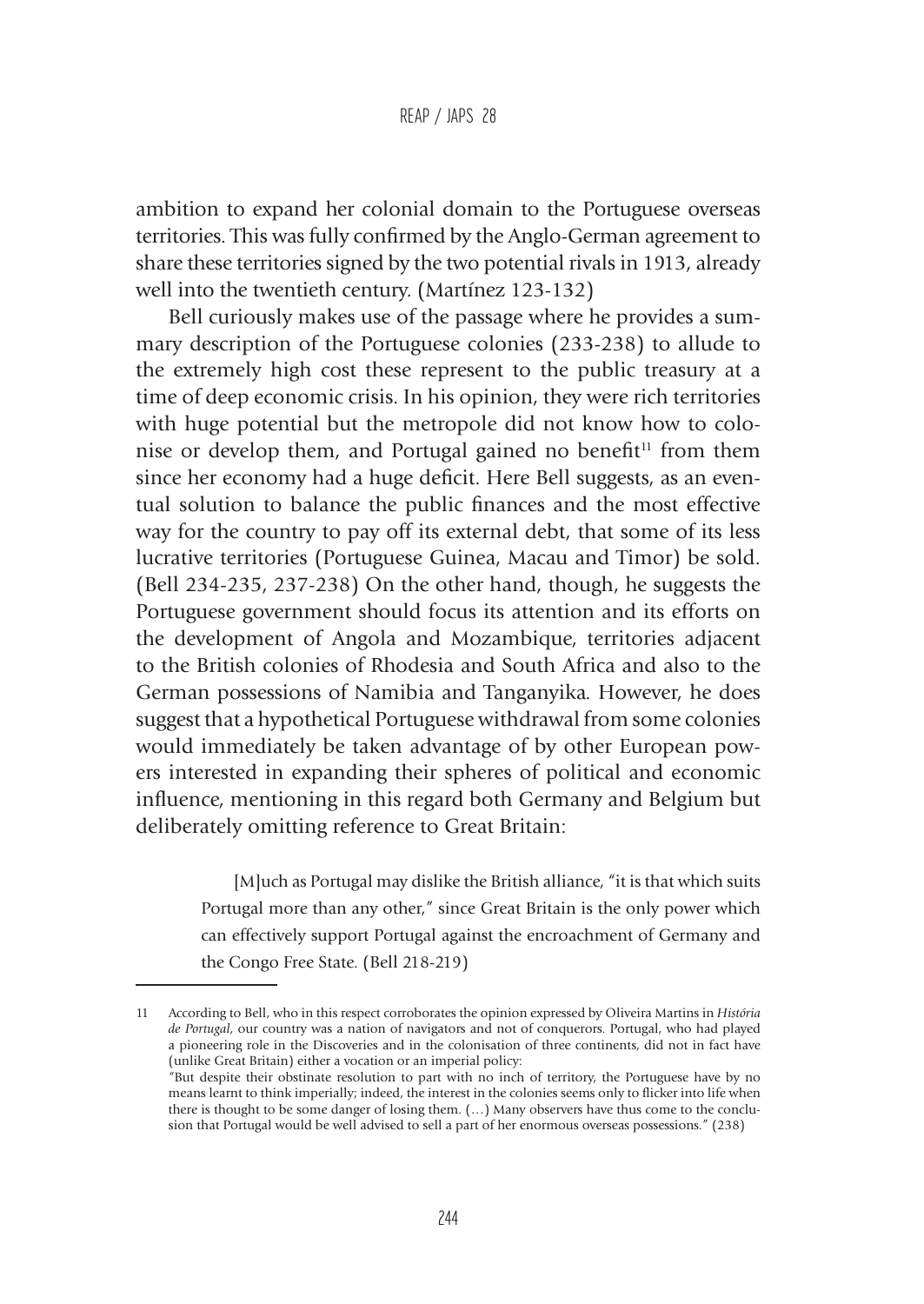Although *Portugal of the Portuguese* has undeniable merit from the cultural, ethnographic, historical and literary point of view, it is important to stress that the analysis it contains of the political events following the Regicide and the establishment of the Republic is far from being an impartial and reliable document of Portuguese life in the first decades of the twentieth century. For ideological and perhaps personal reasons, Aubrey Bell launches a violent attack on the republican government and on the political class in general. Most of the reforms brought in by the new regime as well as the political directives adopted at the time are subjected to a thorough and systematic scrutiny, inspected globally through a "black magnifying glass", one that covers the whole of the national reality in a distinctly sombre tone. In fact, at no time does the author seem to see anything positive in the political decisions taken at the time, with his arguments being so tendentious and his vituperative criticisms so violent that, paradoxically, they end up making the reader feel somewhat incredulous. We can say without any doubt that Aubrey Bell's ultra-conservative arguments result in the systematic demonisation of the First Republic, something very characteristic of most of the authors ideologically positioned on the right wing of the political spectrum.

In the final chapter, entitled "Portugal and the Future", Bell envisages a wide variety of solutions for the Portuguese crisis, including the dissolution of the republican regime and the return to what he considers to be the natural form of government – monarchy (although he repudiates the backward-looking and reactionary nature of the *Miguelista/Legitimista* faction and clearly shows his disenchantment with D. Manuel II's inexperience and inability to govern) – or, as an alternative, the establishment of a semi-authoritarian government resulting from moderate republicans and monarchists joining forces. His final appeal for a strengthening of the ties with the Holy See accompanied by an invitation to repeal the Law of Separation between the Church and the State, and the emphasis he places on family values and on re-valuing the rural world, linked to references to *Integralismo*, all allow us to catch a glimpse of the motives that years later would lead Bell to show the greatest sympathy for and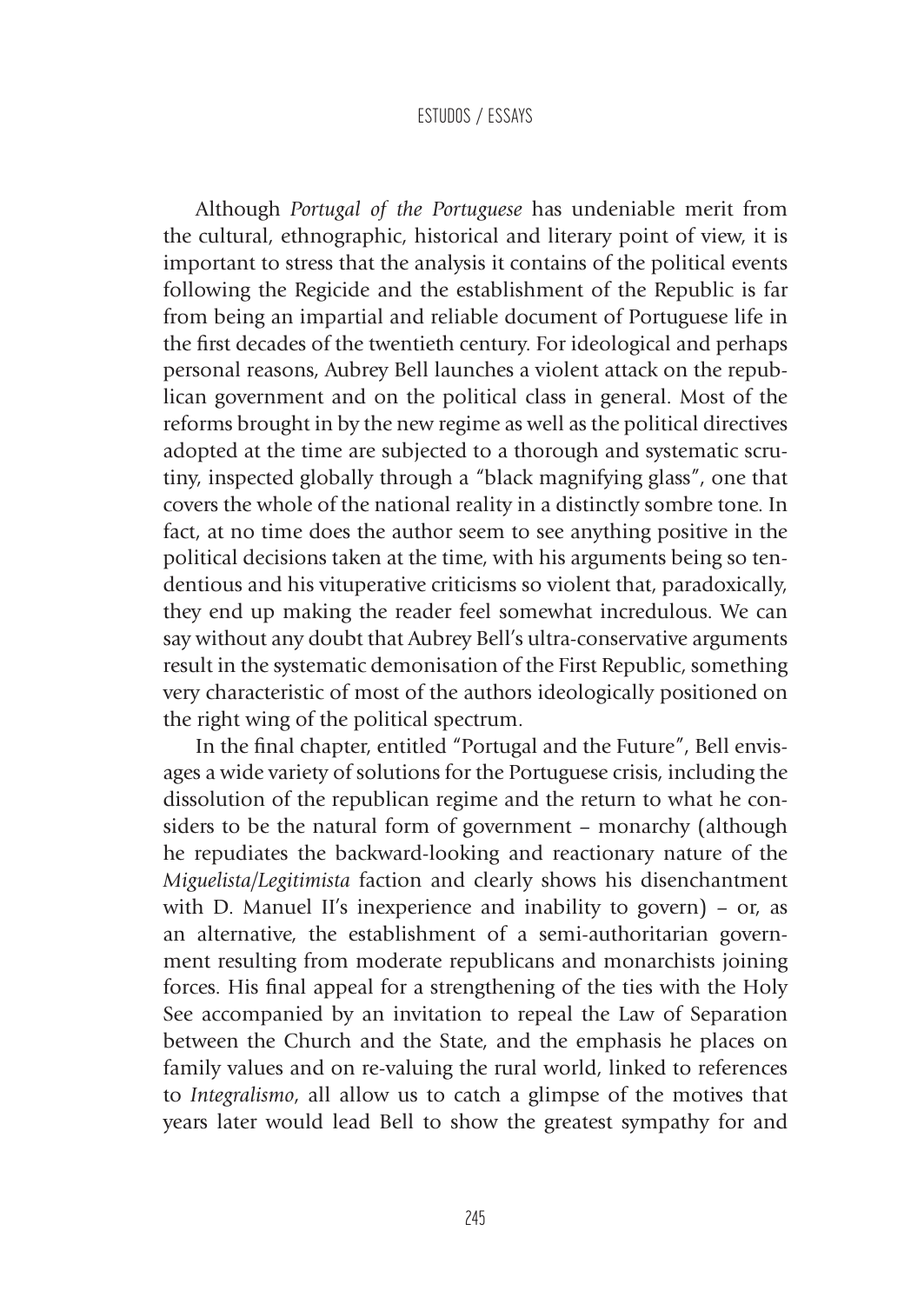give his whole-hearted support to the authoritarian and corporatist regime of the *Estado Novo*, which would in its turn show its unequivocal appreciation of Bell's efforts to spread knowledge of Portugal in Great Britain.

# **Bibliography** I) Primary

Bell, Aubrey Fitz Gerald. *Portugal of the Portuguese*. London: Isaac Pitman & Sons, 1915.

# II) Secondary

- "A Scholar Gipsy, The Late Aubrey F.G. Bell." *The Anglo-Portuguese News,* 27 May 1950: 5-6.
- "Aubrey F. G. Bell." *The Anglo-Portuguese News,* 25 Jan. 1945: 8.
- "Obituary. Mr. Aubrey Bell. Iberian Literature." *The Times,* 13 May 1950: 6.
- "Portuguese Honour for British Scholar." *The Times,* 24 Aug. 1940: 3.
- Alves, Luísa. "Os Lusófilos Ingleses da Primeira República: Esboço Biográfico de Aubrey Bell e Edgar Prestage." *Veredas, Revista da Associação Internacional de Lusitanistas,* 5*.* Porto Alegre: EDIPUCRS, 2002. 123-144.
- Benmansour, Katarzyna. "In Portugal (1912): Aubrey Bell's depiction of Portuguese Society under the First Republic." Unpublished Master's Dissertation. Lisboa: Faculdade de Ciências Sociais e Humanas, Universidade Nova de Lisboa, 2011.
- Buchanan, M. A. "Aubrey Fitz Gerald Bell." *Portugal and Brazil. An Introduction, Made by Friends of Edgar Prestage and Aubrey Fitz Gerald Bell In Piam Memoriam*. Eds. H.V. Livermore and W.J. Entwistle. Oxford: Clarendon Press, 1953. 15-27.
- Calado, Ana Isabel Nú. *O Portugal de Salazar visto de uma Varanda Trasmontana*. Lisboa: Centro de Estudos Anglo-Portugueses/FCT, 2005.
- Campos, Agostinho de. "Alguns Lusófilos Ingleses. Um artigo do 'Comércio do Porto.'" *The Anglo-Portuguese News*, 9 April 1942: 12.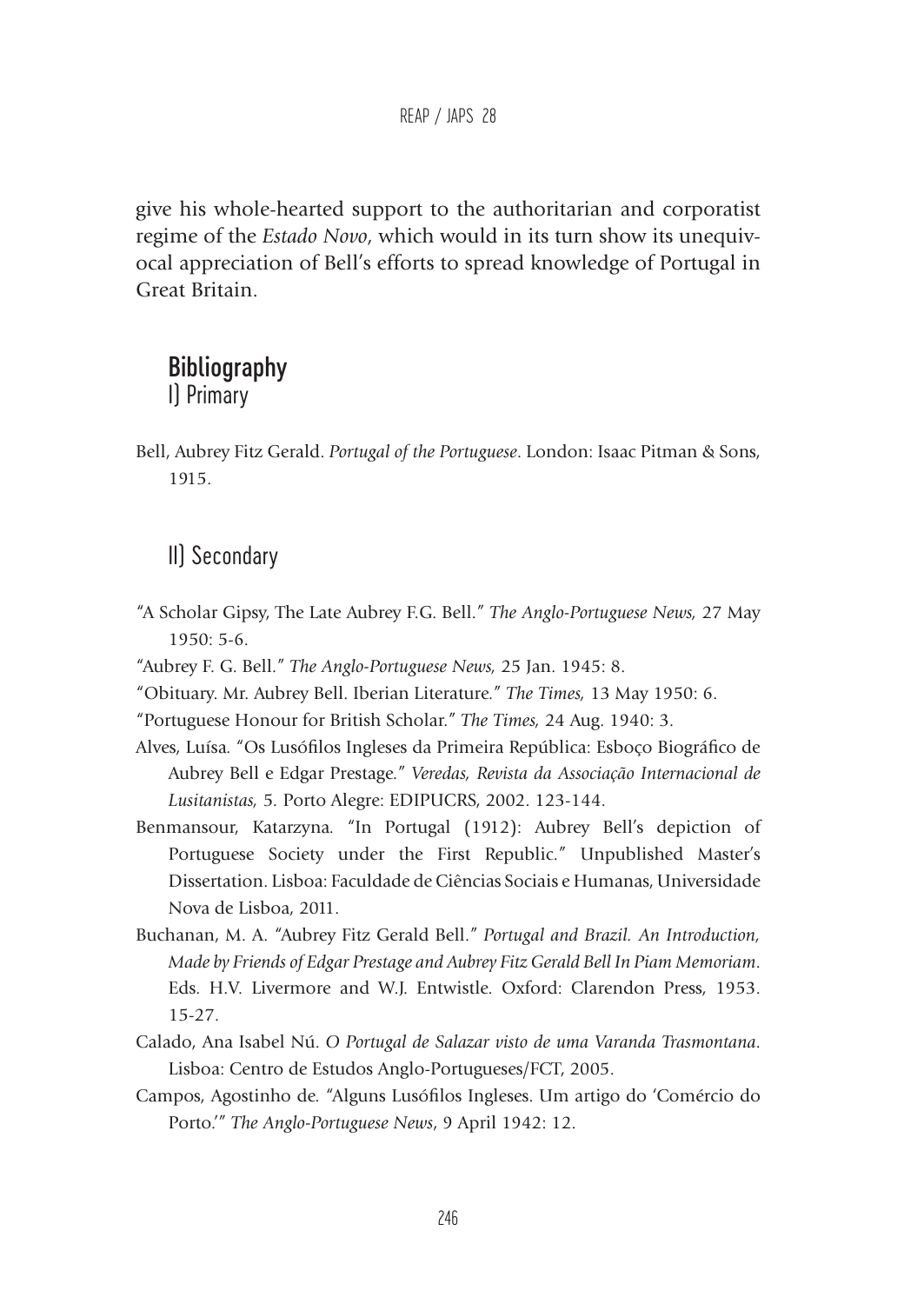- --- ed. e trad. "Prefácio." *Alguns Aspectos da Literatura Portuguesa.* Por Aubrey Fitz Gerald Bell. Paris e Lisboa: Livrarias Aillaud e Bertrand, 1924. 9-21.
- Canaveira, Manuel Filipe Cruz M. "O 'Anjo Salvador,' o Catedrático Sidónio Pais." *Regicídio e República, Olhares Britânicos e Norte-Americanos*. Coords. David Evans e Manuel Filipe Canaveira. Lisboa: Caleidoscópio, 2010. 309-319.
- Coutinho, Lourenço Pereira. *Do Ultimato à República, Política e Diplomacia nas Últimas Décadas da Monarquia*. Lisboa: Prefácio, 2003.
- Dominick, J.B. "The Simple Life, Recollections of Aubrey F.G. Bell." *The Anglo-Portuguese News*, 11 Feb. 1967: 8.
- Evans, David and Manuel Filipe Canaveira (coords.) *Regicídio e República. Olhares Britânicos e Norte-Americanos*. Lisboa: Caleidoscópio, 2010.
- Júnior, Torres. "Bell (Aubrey)." *Enciclopédia Verbo Luso-Brasileira de Cultura, Edição Século XXI* 4. Lisboa/São Paulo: Verbo, 1998. 624.
- Leal, Ernesto Castro. "Partidos e Grupos Políticos na I República." *História de Portugal, dos Tempos Pré-Históricos aos Nossos Dias*. Dir. João Medina. Vol. X. Madrid: S.A.P.E., 2002. 287-318.
- Ley, Charles D. "A Scholar in Manique." *The Anglo-Portuguese News*, 7 Oct. 1943: 4.
- Marques, A. H. De Oliveira. *Ensaios de História da I República Portuguesa*. Lisboa: Livros Horizonte, 1988.
- Martínez, Pedro Mário Soares. *A República Portuguesa e as Relações Internacionais (1910-1926)*. Lisboa: Verbo, 2001.
- Medina, João (dir.) *História de Portugal, dos Tempos Pré-Históricos aos Nossos Dias*. Vols. X, XI. Madrid: S.A.P.E., 2002.
- Ramos, Rui (coord.) *História de Portugal*. 2.ª ed. Lisboa: Esfera dos Livros, 2010. 577-625.
- Rebelo, Luís de Sousa. "Bell (Aubrey Fitzgerald)." *Biblos. Enciclopédia Verbo das Literaturas de Língua Portuguesa* 1. Lisboa: Verbo, 1995. Cols. 634-636
- Rodrigues, A.A. Gonçalves. *A Tradução em Portugal* 5. Lisboa: ISLA, CELGC, 1999. 195, 245, 303.
- Rosas, Fernando e Maria Fernanda Rollo (coords.) *História da Primeira República Portuguesa*. Lisboa: Tinta da China, 2009.
- Serrão, Joaquim Veríssimo. *História de Portugal*. Vol. XI. Lisboa: Verbo, 1995.
- Serrão, Joel. *Da "Regeneração" à República*. Lisboa: Livros Horizonte, 1990.
- Seruya, Teresa. "Salazar Translated: On Translation and Power and the Estado Novo (1933-1950)." *The Age of Translation. Early 20th Century Concepts and*